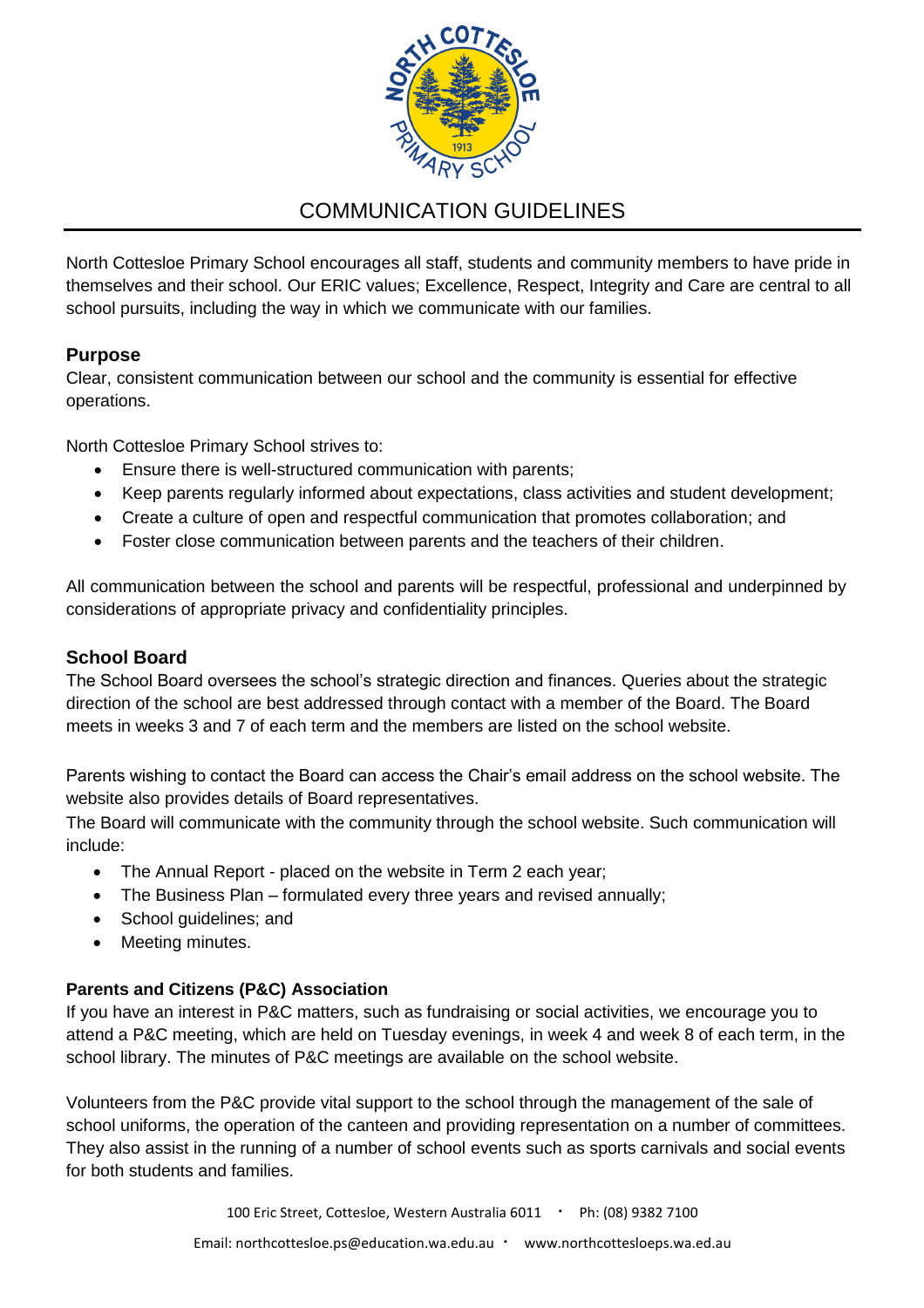

### **Parent Liaison Committee**

The Parent Liaison Committee is made up of Parent Representatives from each classroom. The committee works with the school to help ensure positive partnerships are built and maintained with families; a priority of the Business Plan 2020 – 2022.

As a conduit between the school and parent body, the Parent Liaison Committee meet Wednesday, at 2pm, in weeks 5 and 9 of each term to disseminate information regarding school activities and operations and to provide feedback to the school from the parent community.

#### *Note*

P&C, Board members and Class Representatives are parents who volunteer their time at the school. When they are on campus, or at school events, they are doing so as a parent. If you would like to discuss school matters, please ask them when would be an appropriate time to do so.

### **Student Progress and Curriculum:**

Regular information about expectations, class activities and student development helps to foster positive relationships between parents and teachers. In the interests of creating a culture of open and respectful communication, the school will provide:

- a formal report on academic progress each semester;
- class information sessions in term 1 of each year;
- Termly Curriculum Letters outlining classroom and specialist programs;
- A parent/teacher interview during term 1; and
- An Open Night in term 4.

### **Teacher communication with parents**

Teachers will communicate with parents regarding curriculum matters using the SeeSaw Family App. Seesaw allows teachers to post items of interest from the classroom program, alert parents to future learning foci and allocate home-learning activities. We would like all parents to install the Seesaw Family app on their phones / devices.

Teacher communication with families, via the SeeSaw Family App, may take the form of:

- A message from the teacher;
- Photos of classroom activities;
- Video of the class in action; or
- Examples of your child's work.

Teachers will communicate with parents if there are concerns regarding the individual wellbeing of their child; academic, social, health, etc. This may be through email, phone call, meetings or informal conversations.

For students with complex educational and social needs, a communication plan will be developed to meet the student's specific needs.